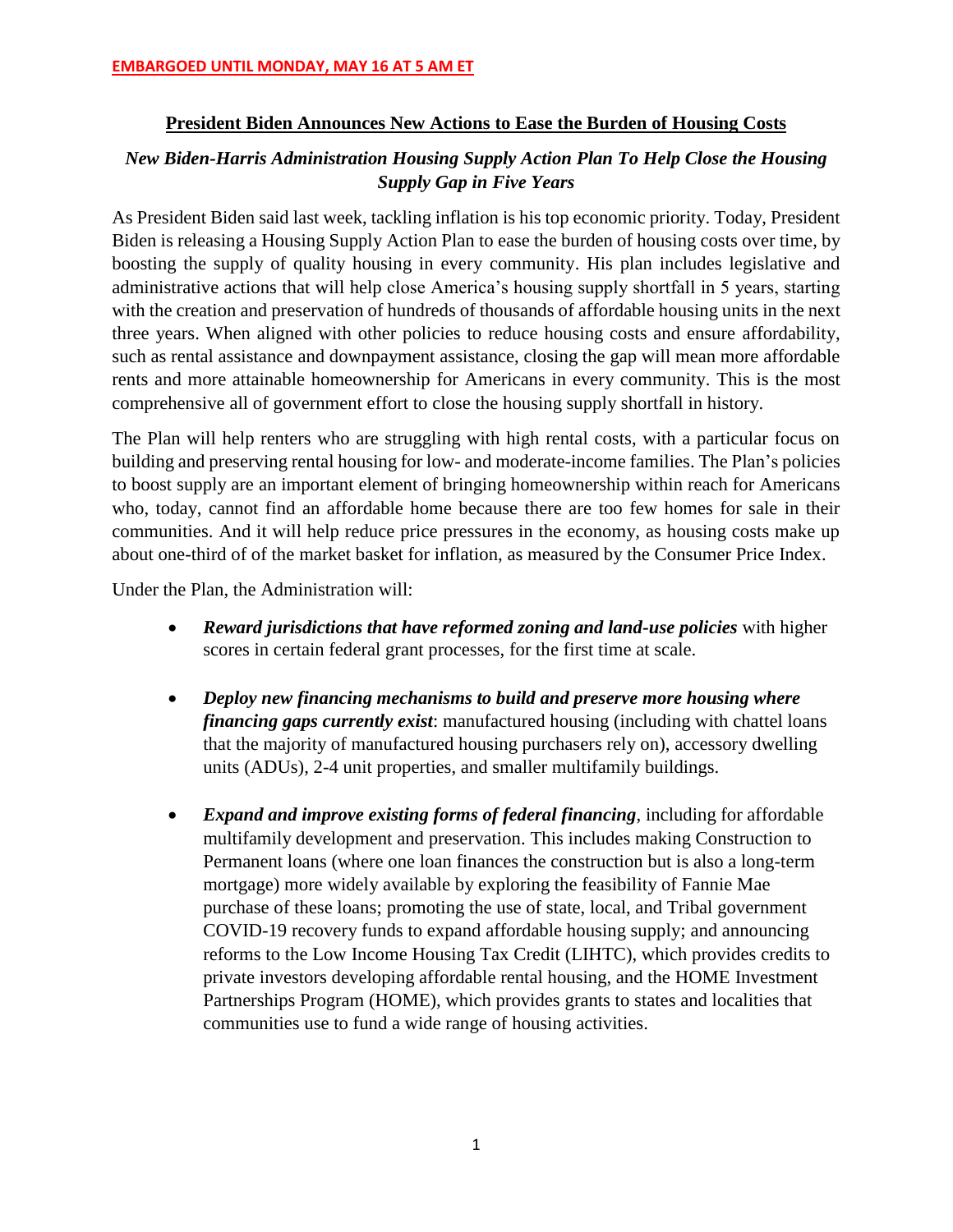- *Ensure that more government-owned supply of homes and other housing goes to owners who will live in them* – or non-profits who will rehab them – not large institutional investors.
- Work with the private sector to address supply chain challenges and improve building techniques to *finish construction in 2022 on the most new homes in any year since 2006*.

Today's rising housing costs are years in the making. Fewer new homes were built in the decade following the Great Recession than in any decade since the 1960s – constraining housing supply and failing to keep pace with demand and household formation. This mismatch between housing supply and housing demand grew during the pandemic. While estimates vary, [Moody's](https://www.moodysanalytics.com/-/media/article/2021/Overcoming-the-Nations-Housing-Supply-Shortage.pdf)  [Analytics estimates](https://www.moodysanalytics.com/-/media/article/2021/Overcoming-the-Nations-Housing-Supply-Shortage.pdf) that the shortfall in the housing supply is more than 1.5 million homes nationwide. This shortfall burdens family budgets, drives up inflation, limits economic growth, maintains residential segregation, and exacerbates climate change. Rising housing costs have burdened families of all incomes, with a particular impact on low- and moderate-income families, and people and communities of color.

As his Action Plan reflects, President Biden believes the best thing we can do to ease the burden of housing costs is to boost the supply of quality housing. This means building more new homes and preserving existing federally-supported and market-rate affordable housing, ensuring that total new units do not merely replace converted or dilapidated units that get demolished.

The President continues to urge Congress to pass investments in housing production and preservation. One independent [analysis](https://www.novoco.com/notes-from-novogradac/more-12-billion-lihtc-provisions-and-nearly-6-billion-neighborhood-homes-tax-credits-nov-3-draft) of proposals in the House of Representatives-passed reconciliation bill found that the housing-related proposals would finance close to 1 million affordable homes. Key provisions, like the expansion of LIHTC and the Neighborhood Homes Tax Credit, have received bipartisan support. The President's 2023 Budget includes investments in housing supply that would lead to the production or rehabilitation of another 500,000 homes.

Building on the actions the Administration [announced](https://www.whitehouse.gov/briefing-room/statements-releases/2021/09/01/fact-sheet-biden-harris-administration-announces-immediate-steps-to-increase-affordable-housing-supply/) last September to build and rehabilitate 100,000 homes over the next three years, these legislative proposals and the new administrative steps being launched – in partnership with state, local, for-profit, and non-profit partners – can put the economy on a path to closing the housing supply gap in the next five years.

# **Providing Incentives for Land Use and Zoning Reform and Reducing Regulatory Barriers**

One of the most significant issues constraining housing supply and production is the lack of available and affordable land, which is in large part driven by state and local zoning and land use laws and regulations that limit housing density. Exclusionary land use and zoning policies constrain land use, artificially inflate prices, perpetuate historical patterns of segregation, keep workers in lower productivity regions, and limit economic growth. Reducing regulatory barriers to housing production has been a [bipartisan](https://www.bloomberg.com/news/articles/2019-02-20/utah-pro-housing-bill-is-zoning-reform-red-state-style) cause in a number of states throughout the country. It's time for the same to be true in Congress, as well as in more states and local jurisdictions throughout the country.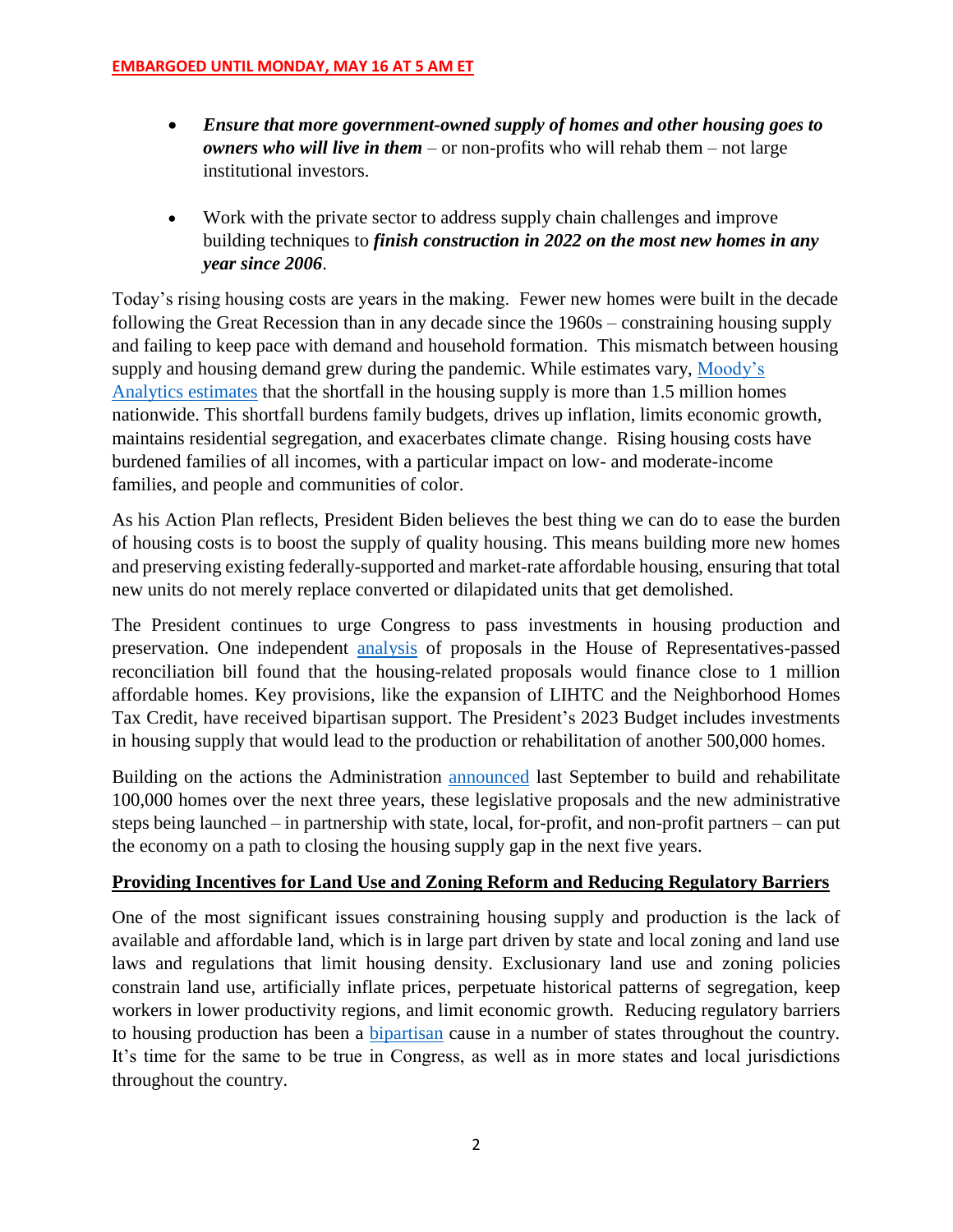To that end, the Administration is taking the following *immediate steps*:

- **Leveraging transportation funding from the Bipartisan Infrastructure Law (BIL).** Earlier this year, the Administration began using federal transportation programs to encourage state and local governments to boost housing supply, where consistent with current statutory requirements. For example, this year, the U.S. Department of Transportation (DOT) released three funding applications for competitive grant programs totaling nearly \$6 billion in funding that reward jurisdictions that have put in place landuse policies to promote density and rural main street revitalization with higher scores in the grant process. Today, the Administration is announcing that DOT will continue to include language encouraging locally driven land use reform, density, rural main street revitalization, and transit-oriented development in BIL and other transportation discretionary grant programs.
- **Integrating affordable housing into DOT Programs.** DOT will also issue updated program guidelines that increase financial support for Transportation Infrastructure Finance and Innovation Act (TIFIA) program projects that include residential development.
- **Including land use within the U.S. Economic Development Administration's (EDA) investment priorities**. EDA evaluates all project applications for its competitive grants to determine the extent to which they align with EDA's [investment priorities.](https://eda.gov/about/investment-priorities/) EDA already includes transit-oriented and infill development within its "Environmentally-Sustainable Development" priority. Over the coming year and before its next round of grants, EDA will add language to its investment priorities to encourage economic development projects that enhance density in the vicinity of the development.

These actions build on the strategies that the *Administration has proposed and continues to call on Congress to pass*:

- **Unlocking Possibilities Program**. The Unlocking Possibilities Program, proposed by President Biden and included in the reconciliation bill passed by the House last year, would establish a new, \$1.75 billion competitive grant program, administered by HUD, to help states and localities eliminate needless barriers to affordable housing production, including permitting for manufactured housing communities.
- **Housing Supply Fund grants to reduce affordable housing barriers.** Building on the Unlocking Possibilities Program, the President's 2023 Budget includes a mandatory spending proposal that would provide \$10 billion in HUD Grants to Reduce Affordable Housing Barriers for states and localities that have already adopted Housing Forward policies and practices to address challenges to housing supply production constraints. While Unlocking Possibilities would help states and localities undertake reform, the Housing Supply Fund would reward those that have already made reforms by giving them additional funding to boost the affordability and maximize the benefits of their new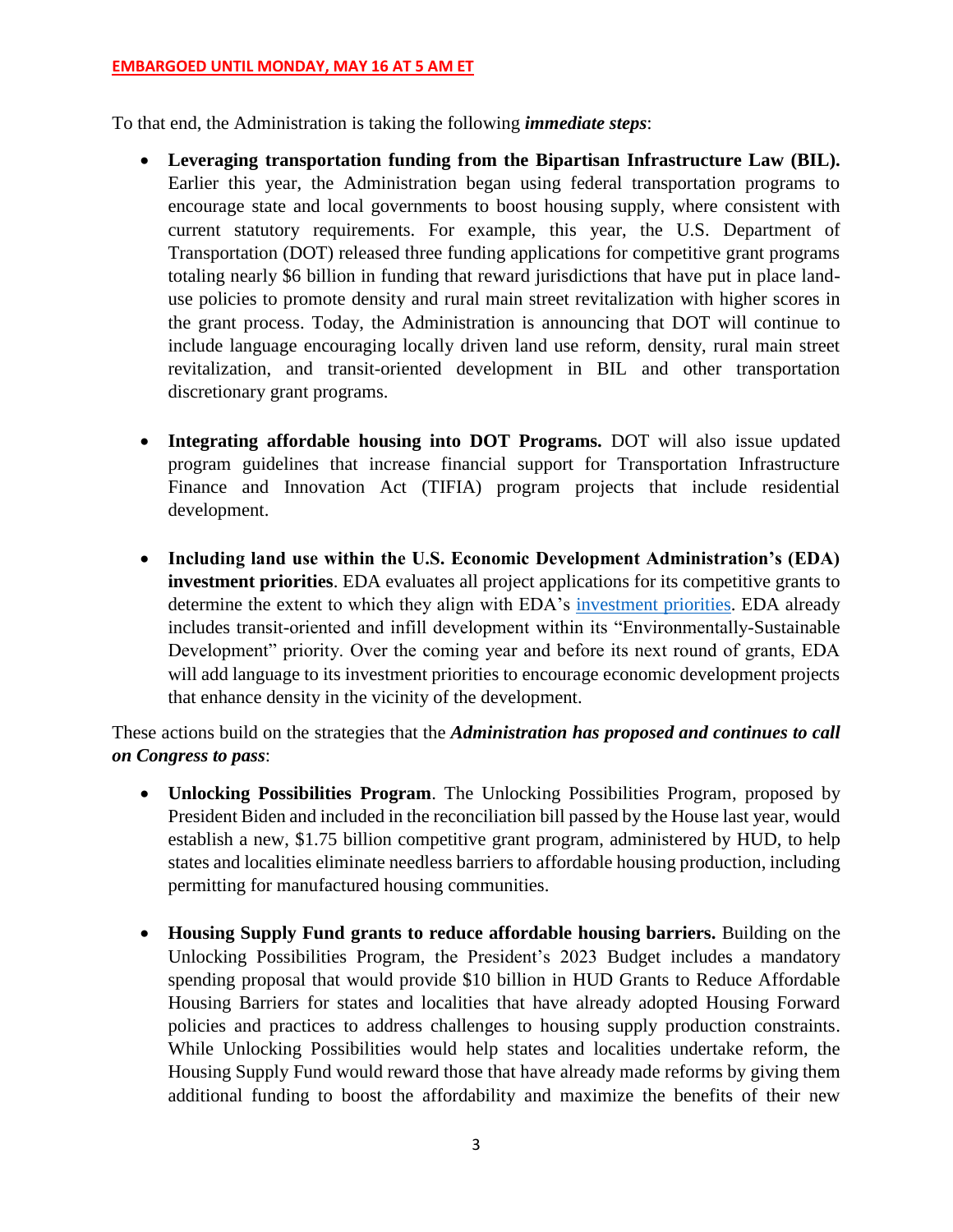policies. This funding would also support broader housing development activities, including environmental planning and mitigation, road infrastructure, and water or sewer infrastructure.

### **Piloting New Financing for Housing Production and Preservation**

A second, significant barrier to increasing housing supply is a lack of attractive and low-cost financing for new construction and rehabilitation – particularly for units that are affordable. While the federal government currently offers a range of financing options for large multifamily development, market gaps exist for the construction and rehabilitation of single-family homes, 2- 4-unit properties, ADU construction, manufactured and modular housing delivery, and smaller multifamily properties. Financing for these housing types has the potential to boost supply in constrained markets, and create location-efficient, modest density that can improve labor market outcomes and reduce greenhouse gas emissions – particularly when paired with state and local policies that remove barriers to where these kinds of housing can be located.

To that end, the Administration is taking the following *immediate steps*:

- **Supporting production and availability of manufactured housing.** The majority of people buying new manufactured homes rely on personal property financing (chattel lending) rather than conventional mortgages. This type of financing typically costs more than traditional mortgage financing due to higher interest rates and shorter loan terms. Freddie Mac has announced that it will complete a feasibility assessment for the requirements and processes necessary to support loan purchases of personal property manufactured housing loans. If FHFA approval is obtained, Freddie Mac will purchase these kinds of loans to assist with product design and support future loan purchase capabilities. Beyond personal property financing, both Fannie Mae and Freddie Mac (the Enterprises), in their Duty to Serve Plans, also released revised purchase targets for manufactured housing loans, which will have the effect of fostering greater liquidity for manufactured housing and increasing delivery of manufactured homes. Finally, recognizing the cost and development time savings provided by manufactured housing, HUD is making it easier to finance new units and helping manufacturers update their designs to meet changing consumer demands. This includes working to increase the usability of FHA's Title I loan program for Manufactured Housing, supporting greater securitization of Title I loans through Ginnie Mae's platform, updating the HUD Code to allow manufacturers to modernize and expand their production lines, and helping manufacturers respond to supply chain issues.
- **Scaling Up ADUs and piloting ADU and home renovation financing tools.** As the Biden-Harris Administration highlighted at a recent [event,](https://www.youtube.com/watch?v=C-vzPIHUTts) a number of states and local jurisdictions have made land-use changes to permit the construction and renovation of ADUs, which can offset the cost of homeownership while expanding the supply of affordable rental housing. According to a recent independent [analysis,](https://www.urban.org/sites/default/files/publication/105265/the-role-of-single-family-housing-production-and-preservation-in-addressing-the-affordable-housing-supply-shortage.pdf) these kinds of state and local reforms – when combined with policies to improve financing options – could lead to the creation of more than 1 million ADUs in the next five years. In addition to zoning and land use changes, achieving that goal will require simpler and more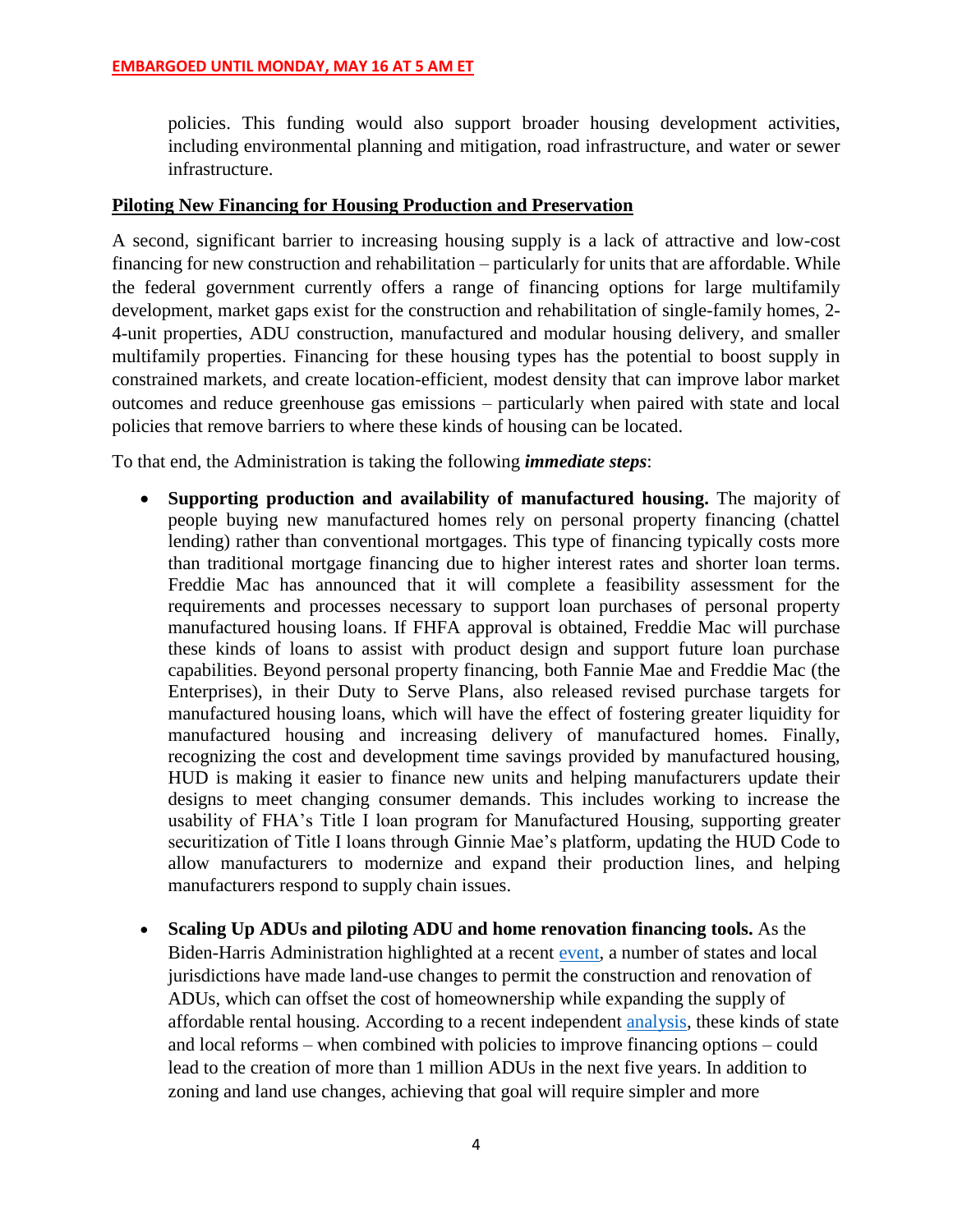affordable financing options for homeowners and builders. To that end, FHA and FHFA are exploring avenues to help lenders pilot and scale renovation and construction financing for ADUs—particularly for low- and moderate-income homeowners – in addition to new financing options for other single-family renovations and for 2-4-unit rehabilitation. FHA and FHFA will evaluate the credit performance of these loans to identify opportunities to add features and flexibilities to existing loan programs, expanding affordable financing options for homeowners and builders.

• **Boosting rural single-family construction.** USDA's Construction to Permanent program, allows approved lenders and homebuilders participating in the Single Family Housing Guaranteed Loan program to close both construction and permanent financing at the same time and receive a loan note guarantee before construction begins. This additional certainty has the effect of encouraging more single-family supply to be built more quickly in rural areas throughout the country. In the months ahead, USDA will educate lenders on the benefits of the program in order to improve program utilization, increase new construction in rural areas, and address obstacles that may be limiting use of the program.

These actions build on the strategies that the *Administration has proposed and continues to call on Congress to pass*:

- **Provide tax credits to build and rehabilitate 125,000 homes for low- and middleincome homebuyers.** The Neighborhood Homes Investment Act, proposed by the President and included in last year's reconciliation bill, would provide tax credits to encourage investment in the millions of homes that are otherwise too costly or difficult to develop or rehabilitate. It also requires that these homes are sold to owner-occupants, rather than large investors. This investment would boost the supply of affordable homes for lowand moderate-income homebuyers who have struggled with historically low availability of affordable, starter homes – and has received bipartisan support in Congress.
- **Provide Housing Supply Fund financing for affordable housing production to develop 500,000 units of housing for low- and moderate-income renters and homebuyers.** The President's 2023 Budget includes a proposal for \$25 billion for Grants for Affordable Housing Production. These resources would be distributed to State and local housing finance agencies and their partners, territories, and Tribes, and would be focused on streamlining financing tools to reduce transaction costs and increase housing supply through multifamily and single-family housing units of modest density (up to 100 units per site). HUD will encourage grantees to develop housing that directly meet identified local needs, especially housing that is not sufficiently provided by the market. This includes intergenerational housing, investments that place vacant or underutilized properties back into productive use, ADUs, and novel and non-traditional development techniques, including modular, panelized, or manufactured housing. States and localities would have flexibility to design their programs to meet local needs, and the resources would be used to support renters and homebuyers with up to 150 percent of area median income in high-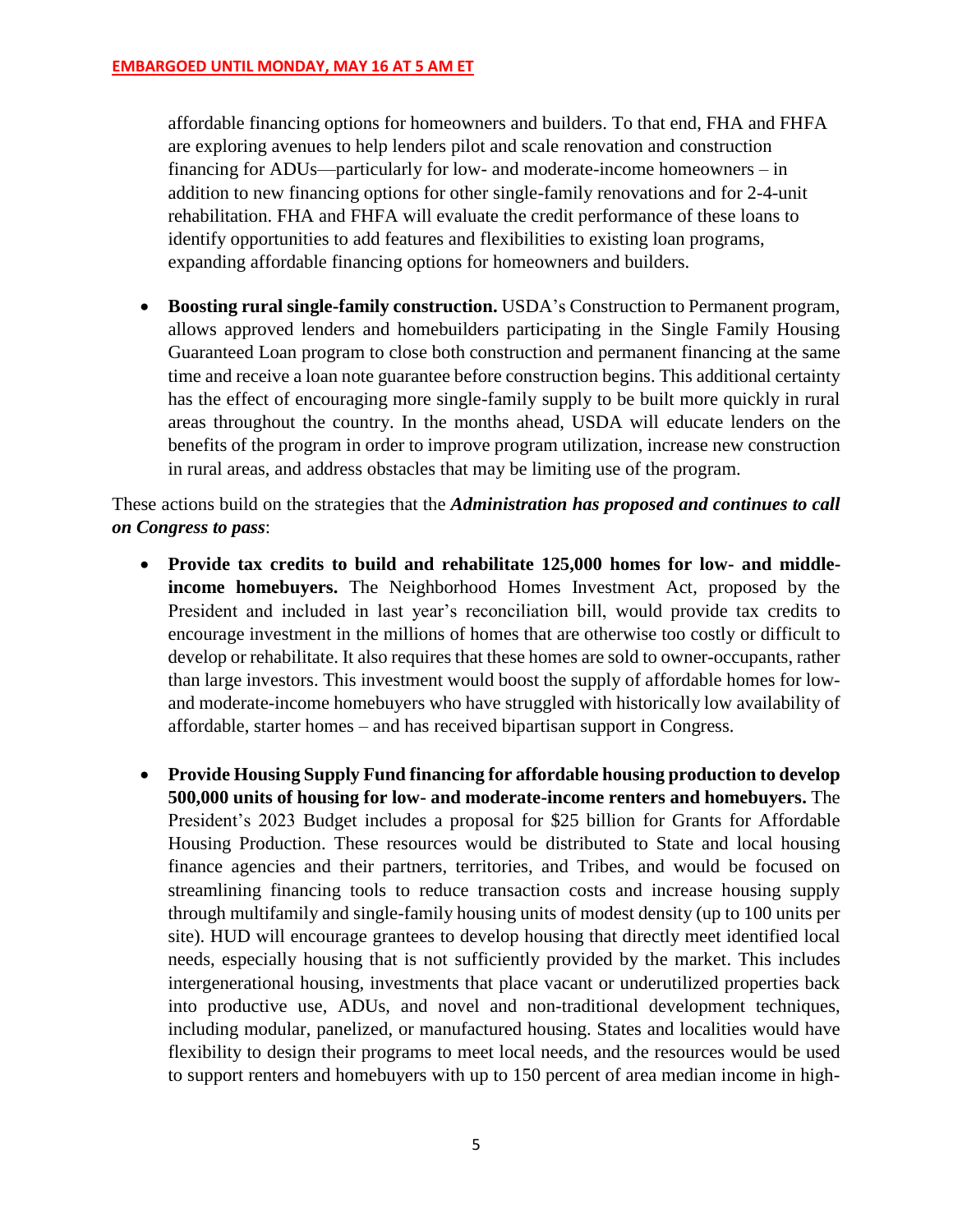cost areas. These investments, combined with complementary proposals in the Budget, would support the development of around 500,000 units of housing over the next 10 years.

### **Improving and Expanding Existing Federal Financing**

Multiple forms of federal financing have played a critical role over the years in boosting affordable housing supply. But more production is needed to make up for more than a decade of underbuilding before the pandemic, and existing programs need to work more effectively and efficiently in order to boost housing production at a pace that will close the housing shortfall in 5 years.

To that end, the Administration is taking the following *immediate steps*:

- **Strengthening Enterprise financing for multifamily development and rehabilitation.**  Fannie Mae and Freddie Mac are working to determine how to expand and better market their forward commitment programs. These programs allow developers to secure financing to pay off a construction loan upon completion of construction and when the housing project has been approved for occupancy. In addition, FHFA will work with Fannie Mae to consider the feasibility, in addition to the safety and soundness, of purchasing Construction to Permanent multifamily loans. These single closing loans finance the construction of multifamily housing, in addition to serving as a permanent mortgage, which allows for the developers to only need one loan, thus reducing interest rate risk, loan resizing risk, and transaction costs – encouraging production and supply. These loans would not finance land purchases. Expansion of forward commitments and increasing liquidity for Construction to Permanent financing will provide a stable and low-cost source of capital for new construction of affordable multifamily units. These actions build on actions earlier this year to meet the demand for rental housing and growth in the multifamily originations market. For example, FHFA raised the maximum amount of multifamily loans Fannie Mae and Freddie Mac can purchase by 11 percent to a total of \$78 billion in 2022. These purchases allow for more liquidity in the multifamily market, which in turn allows more deals to be financed. Last September, Fannie Mae and Freddie Mac also increased their equity investment in LIHTC deals, resulting in investments in over 7,000 units. The Enterprises anticipate further growing their LIHTC equity investments in the year ahead. And to ensure a strong focus on affordable housing and traditionally underserved markets, FHFA is requiring that at least 50 percent of the Enterprises' 2022 financing for multifamily housing be targeted to mission-driven affordable housing.
- **Leveraging American Rescue Plan funds for investments in affordable housing.**  Treasury has urged state, local, and Tribal governments to dedicate more of their American Rescue Plan funds to build additional affordable housing at lower costs for families and individuals. A broad range of affordable housing production and preservation activities are eligible uses of the American Rescue Plan's State and Local Fiscal Recovery Funds, including development of multi-family or single-family affordable housing, preservation of existing affordable housing, permanent supportive housing, support for home repairs, homeownership assistance, rental subsidies, and other activities. To date, nearly 570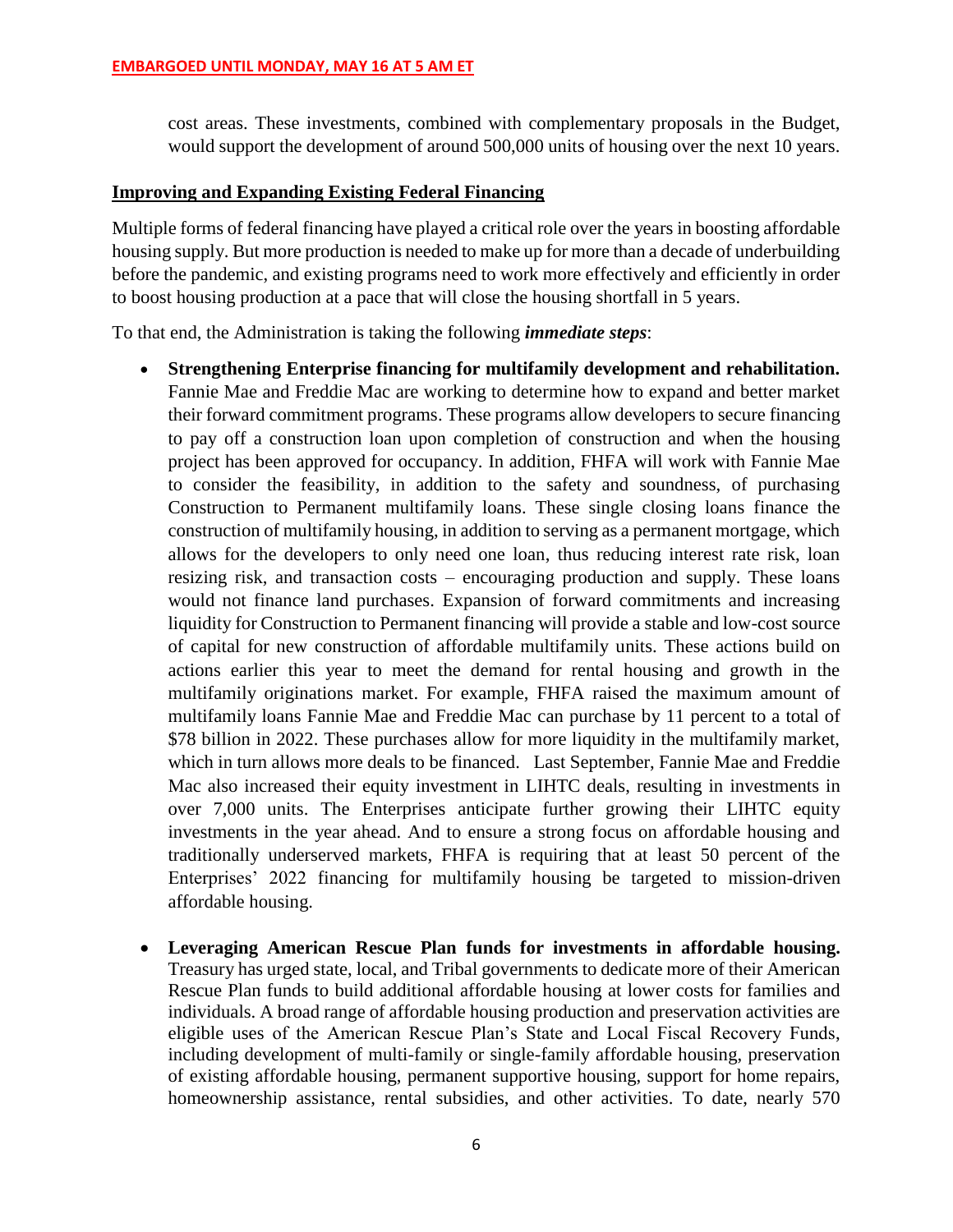jurisdictions have committed over \$11.7 billion to housing-related activities, with \$3.2 billion committed to production and preservation. For example, Los Angeles County, California will invest \$10 million into creating permanent supportive and interim housing for individuals and families with complex health or behavioral health conditions who are experiencing homelessness by constructing new modular, prefabricated, or container housing on County-owned or City-owned or leased property, and by the strategic renovation of existing County facilities. Denver, Colorado has allocated \$28 million to the Affordable Housing Fund, which will support 400 newly constructed rental units, 200 preserved rental units, 50 newly constructed homeowner units, and work to acquire existing unsubsidized affordable or hotel buildings. And Erie, Pennsylvania will use \$6.5 million to preserve and expand the supply of quality affordable housing, creating 100 units of new affordable housing, helping homeowners and small businesses bring their properties up to code, and providing low-interest loans for new homeowners.

- **Finalizing the LIHTC "Income Averaging" proposed rule.** To qualify for LIHTC, developers must make commitments to create housing that is affordable to households that meet specific income thresholds. Income averaging allows a developer to meet the same affordability goals by taking the average of the income for some households who are in the property as opposed to requiring all to meet the same threshold. This "average-income test" for LIHTC qualification will enable the creation of more financially-stable, mixed-income developments and make LIHTC-supported housing more feasible in sparsely populated rural areas. It will also facilitate the production of additional affordable and available units for extremely low-income tenants. By the end of September, Treasury will finalize regulations to provide needed guidance to developers using LIHTC equity to build multifamily housing that is rented to tenants across a wider income spectrum.
- **Advancing HOME as a key tool for the production and preservation of affordable rental and homeownership housing.** HUD will update guidance to strengthen the HOME Investment Partnerships Program. Through the reauthorization of HOME, updated guidance, and robust technical assistance, HUD will advance and streamline this critical resource for the creation of affordable rental housing and promotion of homeownership. HOME provides grants to states and localities that communities use to fund a wide range of activities including building, buying, or rehabilitating affordable housing for rent or homeownership or providing direct rental assistance to low-income people
- **Continuing to drive housing production through the Federal Financing Bank's Risk Sharing Program**. Last September, the Administration announced that Treasury and HUD had finalized an agreement to restart the Federal Financing Bank's Risk Sharing program. The program provides loans at reduced interest rates to state and local housing finance agencies to create and preserve high-quality, affordable homes. Twenty-two state agencies have been approved to use FFB, and HUD has committed to guarantee more than \$1.3 billion in loans representing more than 7,100 affordable units. HUD will work in the months ahead to accelerate this work by encouraging more state and local HFAs to participate and explore the development of a permanent financing mechanism for these loans through Ginnie Mae's securitization platform.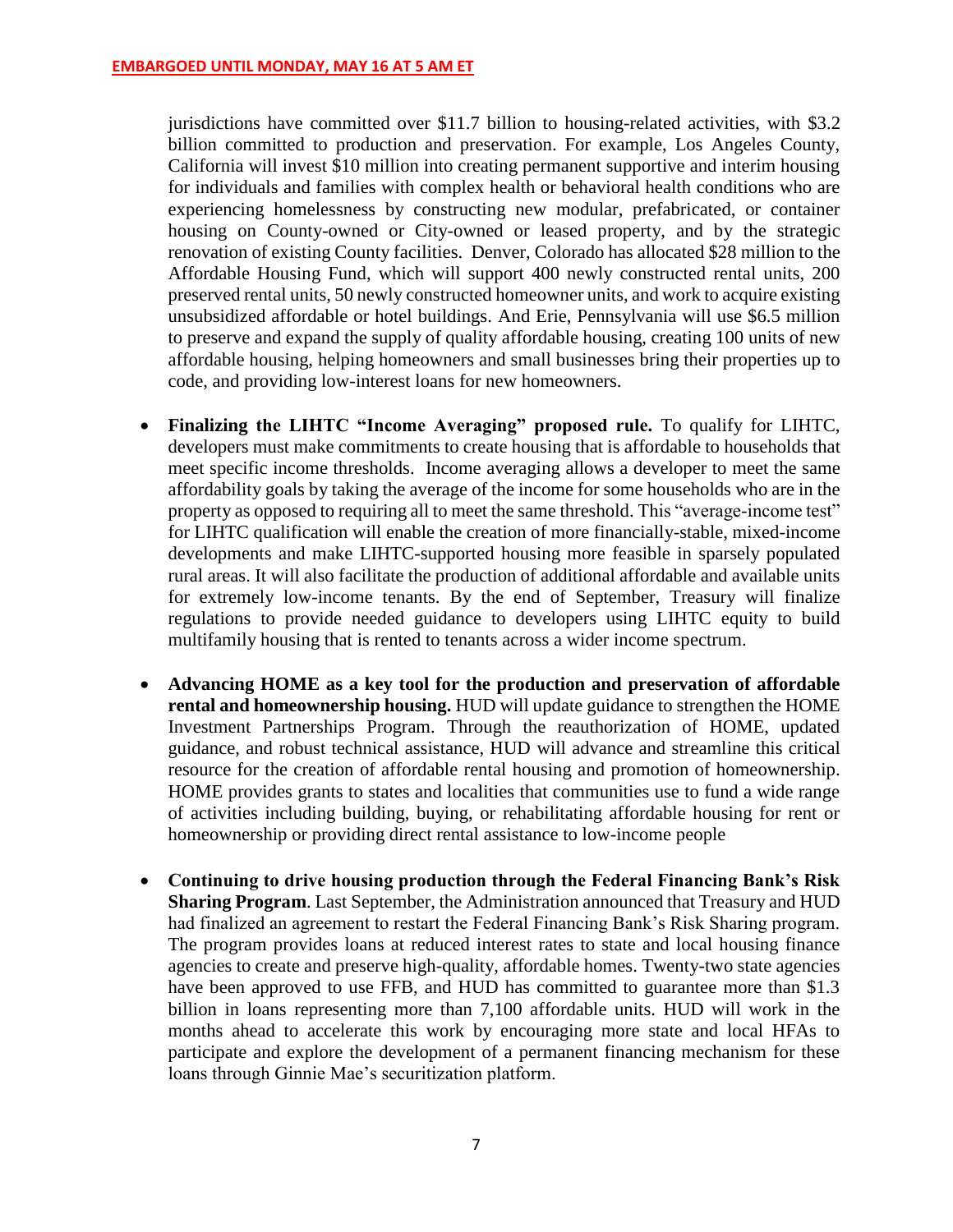- **Improving the alignment of federal funds to reduce transaction costs and duplications, and accelerate development.** Affordable housing development projects often require more than one federal source of funding. The most common pairing is LIHTC and HUD funds, such as FHA Multifamily, the Housing Trust Fund, or HOME. But each funding source comes with its own set of requirements and procedures. To reduce transaction costs and duplication, and to speed development, the Administration will make changes to harmonize federal requirements across programs as much as possible – including through programs like HUD's LIHTC Pilot Program, which streamlines FHA processing of mortgage insurance applications for projects with LIHTC equity. To encourage alignment of affordable housing subsidies, the White House, HUD, Treasury, and USDA will convene state housing agencies to discuss best practices on the alignment of applications, reviews, and funding.
- **Supporting the construction of more than 8,000 rural multi-family housing units**. In March 2022, the U.S. Department of Agriculture (USDA) announced a new fee structure that would lower initial and annual guarantee fees for lenders under the Section 538 program. This new fee reduction will encourage lenders to utilize the program to develop multifamily housing. USDA anticipates these fee reductions will facilitate a 84.5 percent increase over the pre-fee reduction volume.
- **Disposing of federal properties to create affordable housing for people experiencing homelessness**. Title V of the McKinney Vento Act allows for the disposition of federal property for re-use as housing for the homeless. While only a small percentage of disposed properties are suitable for this use, Title V is an important mechanism to create housing, especially in places with high rates of homelessness. GSA, HUD, and HHS are planning to issue new Title V regulations this summer. The goals of the proposed regulations are to make the disposition process easier to navigate for affordable housing developers and enable the creation of new affordable housing developments to serve people experiencing homelessness. In addition to the proposed regulations, HUD and GSA will strengthen the process to identify suitable properties, market them to potential developers, and enhance technical assistance.
- **Supporting new and existing affordable housing in Indian Country.** HUD will award Indian Housing Block Grant (IHBG) funding to Tribes and Tribally Designated Housing Entities to finance the construction of new affordable housing in Indian Country, and also make historic levels of annual IHBG formula funding available to them.

These actions build on the proposals that the *Administration has proposed and continues to call on Congress to pass*:

• **Financing more than 800,000 affordable rental units by expanding and strengthening the Low-Income Housing Tax Credit.** LIHTC offers federal income tax credits to private investors in exchange for investments in affordable rental housing. The House-passed reconciliation bill would increase tax credit allocations, provide additional capacity for private activity bonds to finance affordable housing, target tax credits for housing that serves extremely low-income Americans, and make it easier to use tax credits in Indian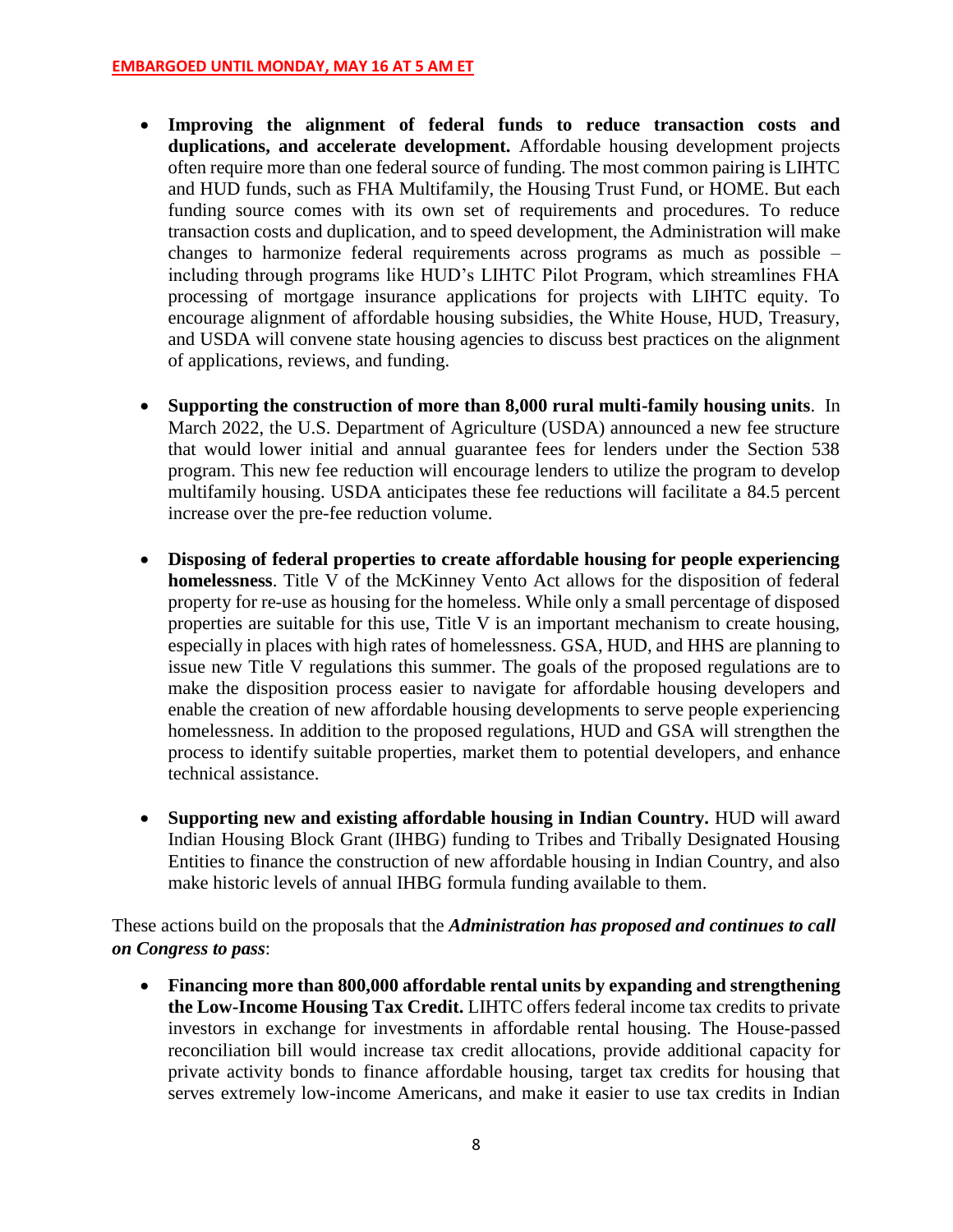Country. The President's 2023 Budget also includes a provision that would provide additional subsidy through LIHTC to developments that add net new supply and that would otherwise not be financially feasible. Given the longstanding bipartisan support for LIHTC, the Administration looks forward to working with Congress to pass these critical enhancements, as soon as possible.

- **Expanding access to federal subsidies for the construction or rehabilitation of rental homes affordable to low and extremely low income households.** Additional federal resources are needed to create housing affordable for people with the lowest incomes such as people experiencing homelessness. The House-passed reconciliation bill would bolster funding for successful housing subsidy programs that can pair with LIHTC to produce and preserve housing that is affordable for very- and extremely-low-income renters. These programs include the Housing Trust Fund, the HOME Program, Housing Choice Vouchers and the Project Based Rental Assistance program. Together, these investments would produce, preserve, and retrofit hundreds of thousands of deeply affordable, rental housing homes in big cities and small towns across the country.
- **Addressing longstanding public housing capital needs.** Nearly two million people across the country live in public housing. The House-passed reconciliation bill includes a transformative investment to rehabilitate and preserve public housing, addressing residents' critical health, safety, and energy efficiency concerns.
- **Preserving more than 10,000 multifamily rental housing units in urban and rural America**. The House-passed reconciliation bill provides funding to preserve over 10,000 HUD-assisted multifamily rental properties that are at risk of deterioration and do not have other sources of repair funds. It also invests specifically in rural preservation through USDA, as rural communities face unique housing needs that are not always fulfilled by other federal housing programs. The bill would support the construction, rehabilitation, and affordability of thousands of multifamily units, including units that provide affordable, sustainable housing to farmworkers and their families.

### **Preserving the Availability of Affordable Single-Family Homes for Owner-Occupants**

Beyond financing challenges, in recent years, the share of single family home purchases by investors has grown – comprising [more than 25%](https://www.corelogic.com/intelligence/single-family-investor-activity-remained-high-in-the-third-quarter/) of all purchases nationally in some months of 2021, with an even higher share in certain markets, like Atlanta, San Jose, and Phoenix. Well over half of these purchases were made by investors with more than ten properties, and almost a quarter of these purchases were made by investors with over 100 properties. Large investor purchases of single-family homes drive up home prices for lower-cost starter homes, making it harder for aspiring first-time and first-generation home buyers, among others, to access wealth-building opportunities from homeownership.

To that end, and beyond the proposed investments discussed above, the Administration is taking the following *immediate steps*: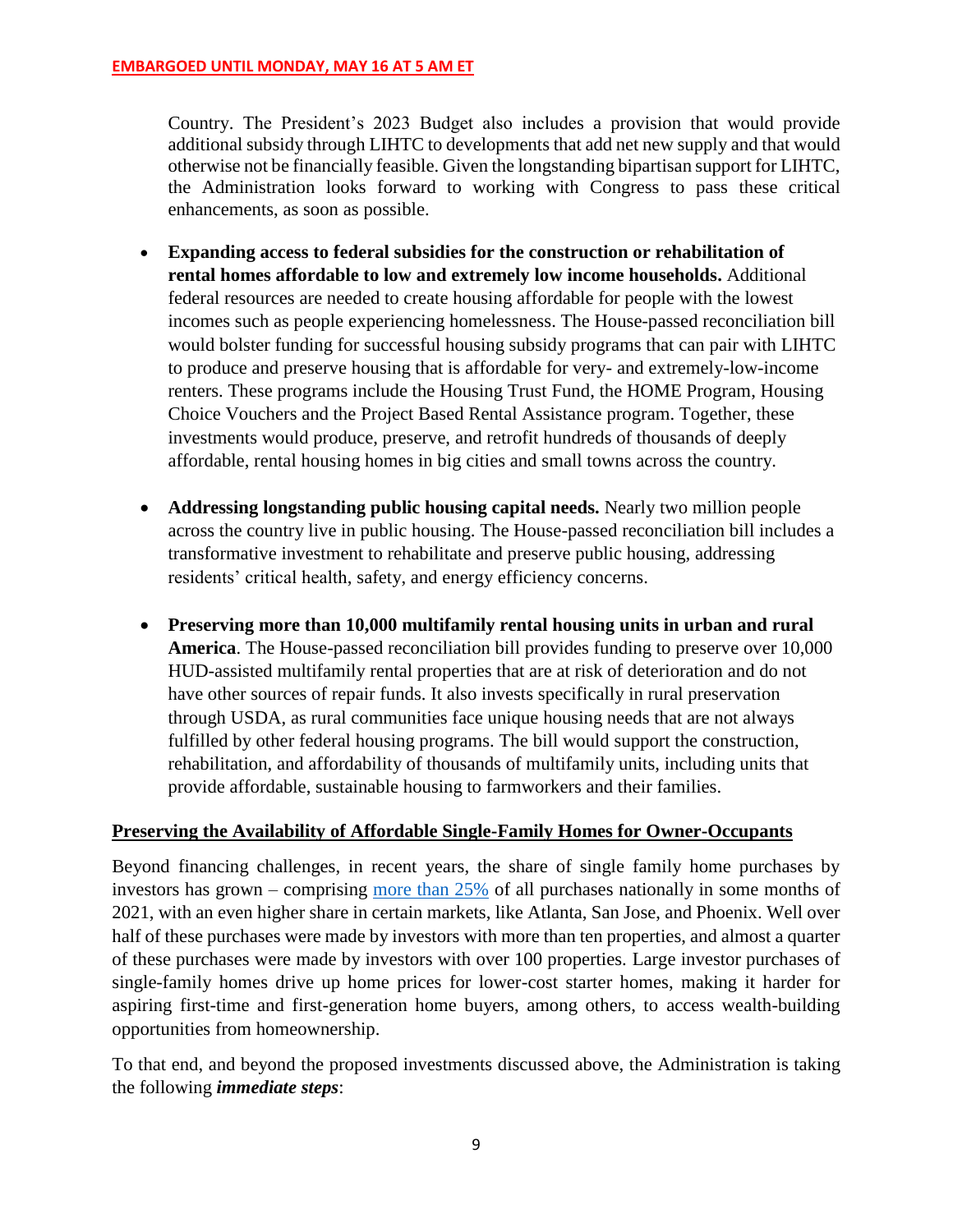- **Directing supply to owner-occupants and mission-driven entities instead of large investors.** After the Administration announced it would take steps to direct a greater percentage of the supply of FHA- and Enterprise-defaulted asset dispositions to owneroccupants and mission-driven entities instead of large investors, 50% of mortgage notes secured by vacant HUD-held properties were sold to non-profit organizations in a recent sale, rather than investors. This compares to just 10% in a typical sale. FHA and the Enterprises, at the direction of FHFA, have extended the period during which available real-estate owned (REO properties) are only made available to owner-occupants and nonprofit organizations to 30 days. Large investors are only permitted to submit bids after that period. In addition, earlier this month, FHA announced it is expanding its Claims Without Conveyance of Title Process (CWCOT) to include the establishment of an initial exclusive Post-Foreclosure Sales Period for owner-occupant buyers, HUD approved non-profit, and governmental entities. FHA, FHFA, and agencies across government will accelerate efforts to direct available supply to targeted buyers by continuing to target the sale of at least 50 percent of mortgage notes to owner-occupants and mission-driven entities. Additionally, FHFA previously [announced](https://www.fhfa.gov/Media/PublicAffairs/Pages/Fannie-Mae-and-Freddie-Mac-to-Conclude-Single-Family-Rental-Pilot-Programs.aspx) that it will prohibit the Enterprises from purchasing institutional investor mortgages for single family homes.
- **Encouraging use of CDBG for local acquisition and local sales to owner-occupants and mission-driven entities.** HUD also will provide technical assistance and update guidance on the "Use of CDBG Program Funds in Support of Housing" to promote acquisition, homeownership assistance, conversion of existing structures into rental housing and "starter" homes, housing counseling, and rehabilitation and reconstruction.

# **Addressing Other Constraints to Supply: Materials Costs and Labor Supply**

During the pandemic, the price of goods used in residential construction has increased, squeezing already-tight project budgets and delaying completions. And even before, there has been limited adoption of potentially cost-saving, off-site building techniques used widely in other countries. Additionally, labor supply challenges in construction have made it harder for affordable housing developers to recruit and retain workers. In the months ahead, the Administration is committed to working with the private sector to address near-term constraints to supply and production – with the goal of achieving the most completed housing units in a single year in 15 years.

To that end, the Administration is taking the following *immediate steps*:

• **Partnering with the private sector to address supply chain disruptions for building materials.** Secretary Fudge, Secretary Raimondo, and other Administration leaders will meet with representatives from the building industry to explore additional actions that the federal government and the private sector can take in partnership to help turn the record number of homes under construction into completed homes where Americans can live. The Administration already has taken a range of short-term and long-term actions that will have the effect of easing price pressures for building materials over time. The Bipartisan Infrastructure Law included funding for wildfire resilience, forest management, and reforestation that will promote the health and resilience of our forests and timber supply.